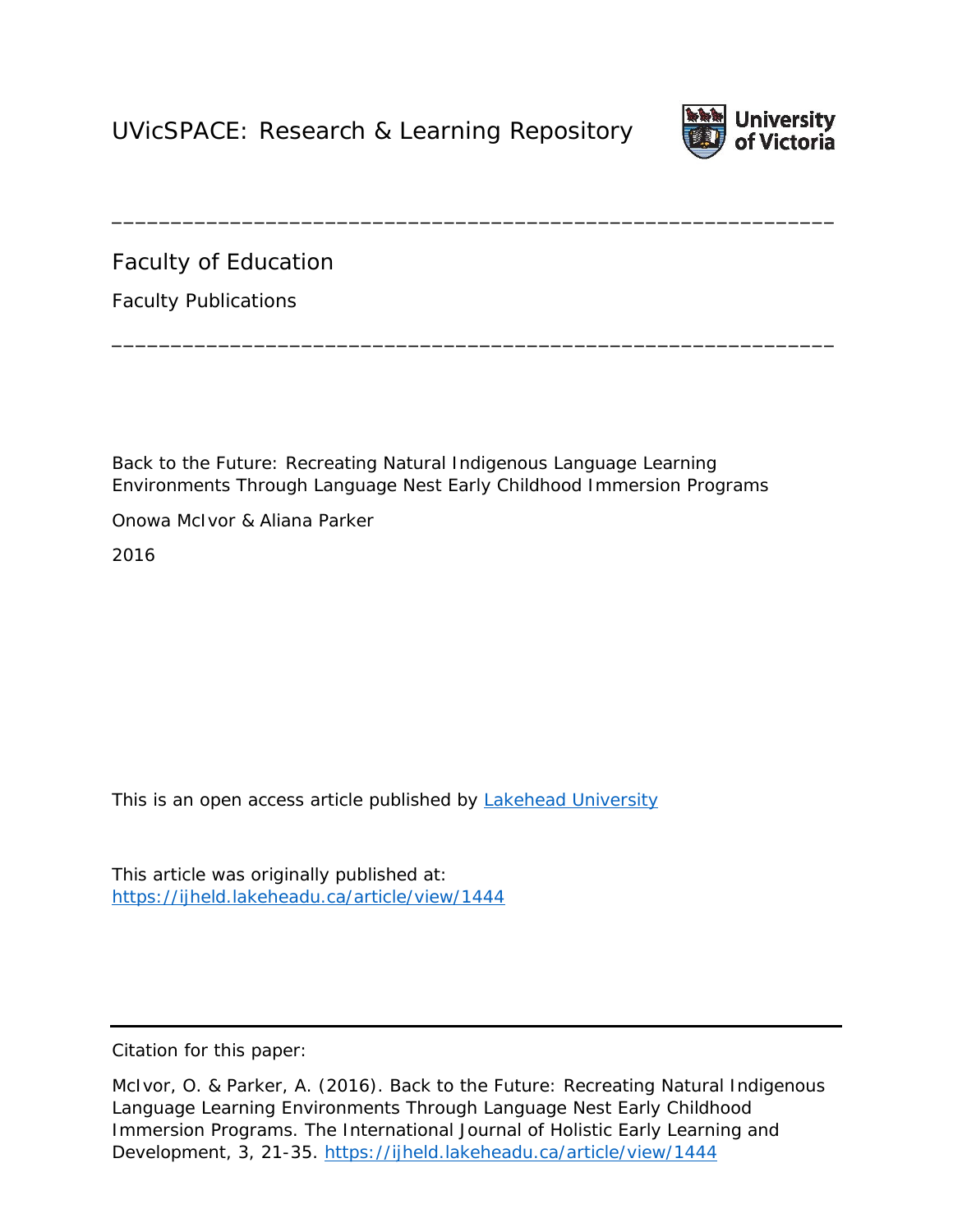Instructions for authors and further details:

http://ijheld.lakeheadu.ca

# **Back to the Future: Recreating Natural Indigenous Language Learning Environments Through Language Nest Early Childhood Immersion Programs**

Onowa McIvor, University of Victoria, & Aliana Parker, First Peoples' Cultural Council

Published online: May 17, 2016

Edition period: Volume 3, 2016

**To cite this article:** McIvor, O., & Parker, A. (2016). Back to the future: Recreating natural Indigenous language learning environments through language nest early childhood immersion programs. *The International Journal of Holistic Early Learning and Development*, *3*, 21-35.

 $\mathcal{L}_\text{max}$  , and the contract of the contract of the contract of the contract of the contract of the contract of the contract of the contract of the contract of the contract of the contract of the contract of the contr

 $\mathcal{L}_\text{max}$  , and the contract of the contract of the contract of the contract of the contract of the contract of the contract of the contract of the contract of the contract of the contract of the contract of the contr

PLEASE SCROLL DOWN FOR ARTICLE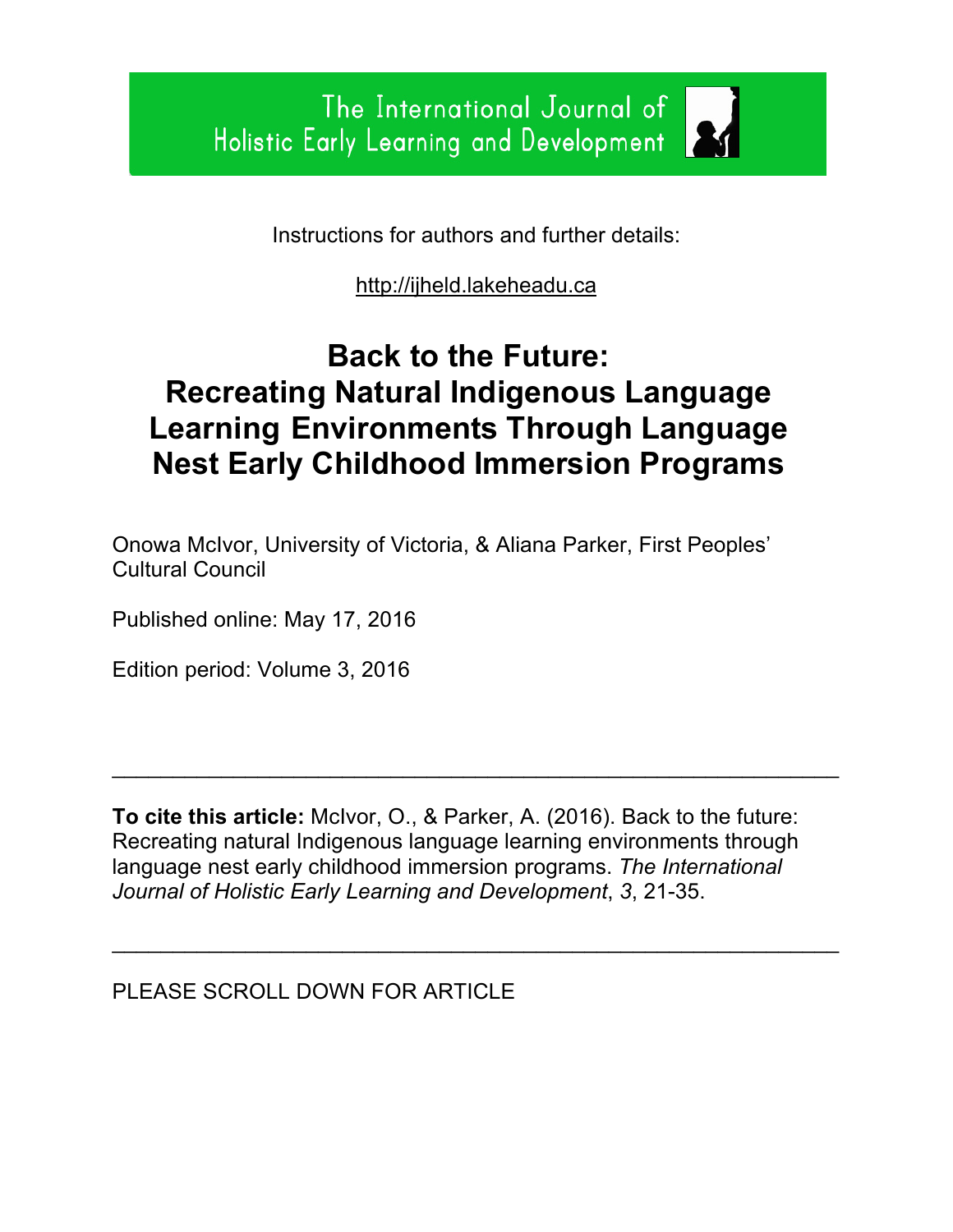# **Back to the Future: Recreating Natural Indigenous Language Learning Environments Through Language Nest Early Childhood Immersion Programs**

 $\mathcal{L}_\mathcal{L} = \{ \mathcal{L}_\mathcal{L} = \{ \mathcal{L}_\mathcal{L} = \{ \mathcal{L}_\mathcal{L} = \{ \mathcal{L}_\mathcal{L} = \{ \mathcal{L}_\mathcal{L} = \{ \mathcal{L}_\mathcal{L} = \{ \mathcal{L}_\mathcal{L} = \{ \mathcal{L}_\mathcal{L} = \{ \mathcal{L}_\mathcal{L} = \{ \mathcal{L}_\mathcal{L} = \{ \mathcal{L}_\mathcal{L} = \{ \mathcal{L}_\mathcal{L} = \{ \mathcal{L}_\mathcal{L} = \{ \mathcal{L}_\mathcal{$ 

Onowa McIvor Aliana Parker

University of Victoria First Peoples' Cultural Council

# **Abstract**

For a language to have a stable future, children need to be learning it. Immersion for young children is the best method for rapid language regeneration as it can produce new proficient speakers within a few years. Although early childhood language immersion programs, commonly known as language nests, have been recognized internationally as the most successful means available today for language revitalization, this method is not yet well subscribed to in Indigenous Canada. This paper provides a picture of early childhood Indigenous immersion language programming and presents it as one viable solution to the challenge of Indigenous language loss in Canada. In addition, it is hoped that this paper can be a starting point for Indigenous community members interested in immersion early childhood approaches to their children's health, identity development, and overall wellbeing.

 $\mathcal{L}_\mathcal{L} = \{ \mathcal{L}_\mathcal{L} = \{ \mathcal{L}_\mathcal{L} = \{ \mathcal{L}_\mathcal{L} = \{ \mathcal{L}_\mathcal{L} = \{ \mathcal{L}_\mathcal{L} = \{ \mathcal{L}_\mathcal{L} = \{ \mathcal{L}_\mathcal{L} = \{ \mathcal{L}_\mathcal{L} = \{ \mathcal{L}_\mathcal{L} = \{ \mathcal{L}_\mathcal{L} = \{ \mathcal{L}_\mathcal{L} = \{ \mathcal{L}_\mathcal{L} = \{ \mathcal{L}_\mathcal{L} = \{ \mathcal{L}_\mathcal{$ 

 $\mathcal{L}_\mathcal{L} = \{ \mathcal{L}_\mathcal{L} = \{ \mathcal{L}_\mathcal{L} = \{ \mathcal{L}_\mathcal{L} = \{ \mathcal{L}_\mathcal{L} = \{ \mathcal{L}_\mathcal{L} = \{ \mathcal{L}_\mathcal{L} = \{ \mathcal{L}_\mathcal{L} = \{ \mathcal{L}_\mathcal{L} = \{ \mathcal{L}_\mathcal{L} = \{ \mathcal{L}_\mathcal{L} = \{ \mathcal{L}_\mathcal{L} = \{ \mathcal{L}_\mathcal{L} = \{ \mathcal{L}_\mathcal{L} = \{ \mathcal{L}_\mathcal{$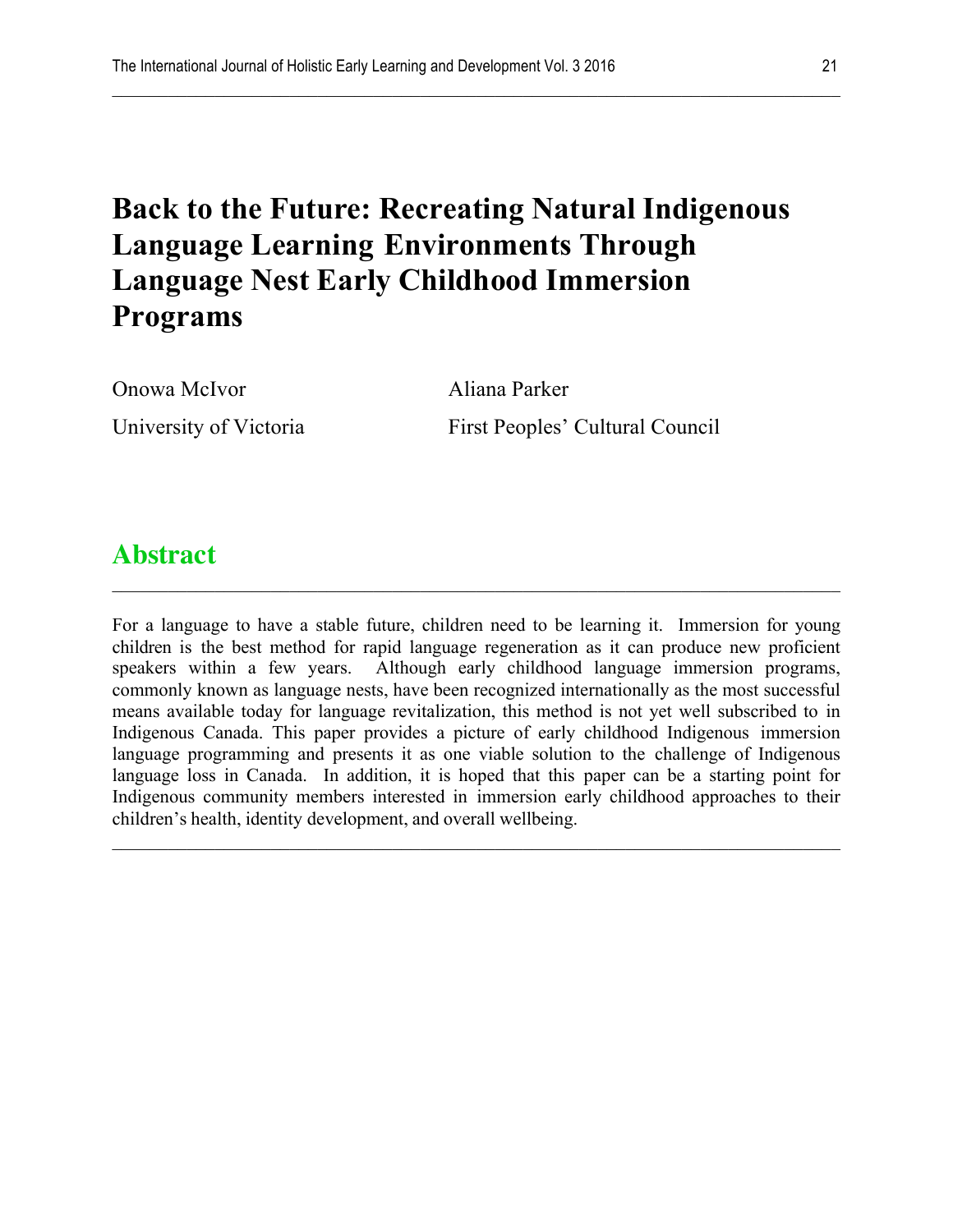hile there are complex factors as to whether early childhood is "the best" time for language learning (Abrahamsson & Hyltenstam, 2009; DeKeyser, 2013; Lightbown & Spada, 2006), it is difficult to argue against the belief that it is children who keep while there are complex factors as to whether early childhood is "the best" time for language learning (Abrahamsson & Hyltenstam, 2009; DeKeyser, 2013; Lightbown & Spada, 2006), it is difficult to argue against the belief ultimately speaking it. While the research on optimal second language learning environments varies (Dixon et al., 2012), what is clear is that in order for children to learn an additional language they must have many hours of exposure to that language. Barón and Celaya (2010) observed an increase in children's practical language skills directly correlated to an increase in the number of hours of language skills instruction, even when the time spent was on language exposure and not explicit teaching of the language. Therefore, second language learning research, along with reports from Indigenous communities, show high-quality immersion programs for young children is one of the best methods for rapid language regeneration as it can produce new proficient speakers within a few years (Chambers, 2014; Hinton, 2001; King, 2001; Wilson & Kamana, 2001). Although early childhood language immersion programs have been internationally recognized as the most successful means available today for Indigenous language revitalization (Cooper, Arago-Kemp, Wylie, & Hodgen, 2004; Iokepa-Guerreo & de France, 2007; McClutchie, 2007; Wilson & Kamana, 2001), this method has not yet been widely implemented in Canada. Yet French Canadians, the Māori, and Native Hawaiians have all successfully implemented immersion programs over the past 20 years with early childhood initiatives as the foundation (Cooper et al., 2004; Iokepa-Guerrero & de France, 2007; McClutchie, 2007; Wilson & Kamana, 2001). While these examples have certain geo-political advantages in comparison to the Indigenous language situation in Canada, including a singular language focus and (eventual) state-level support for the language, they nonetheless model the potential for successful revitalization through language immersion.

 $\mathcal{L}_\mathcal{L} = \{ \mathcal{L}_\mathcal{L} = \{ \mathcal{L}_\mathcal{L} = \{ \mathcal{L}_\mathcal{L} = \{ \mathcal{L}_\mathcal{L} = \{ \mathcal{L}_\mathcal{L} = \{ \mathcal{L}_\mathcal{L} = \{ \mathcal{L}_\mathcal{L} = \{ \mathcal{L}_\mathcal{L} = \{ \mathcal{L}_\mathcal{L} = \{ \mathcal{L}_\mathcal{L} = \{ \mathcal{L}_\mathcal{L} = \{ \mathcal{L}_\mathcal{L} = \{ \mathcal{L}_\mathcal{L} = \{ \mathcal{L}_\mathcal{$ 

This paper presents early childhood Indigenous immersion language programming as one viable solution to the challenge of Indigenous language loss in Canada. It is hoped that early childhood practitioners, caregivers, researchers, policymakers, advocates, and the general public in any country with an interest in Indigenous children's wellbeing will find this topic of interest. In addition, it is hoped that this paper will provide a starting point for Indigenous community members interested in immersion early childhood approaches to their children's health, identity development, and overall wellbeing. This paper may assist communities to overcome fears and barriers and provide inspiration and hope for an achievable and effective solution towards the optimal development of their children via revitalization of their language. We begin with an overview of the global and Canadian contexts of Indigenous language shift and loss, then provide the history of and rationale for the language nest model. We go on to describe some of the practical realizations of the model within one Canadian province, British Columbia, providing examples of how language immersion programming for young children is successfully implemented there.

# **Language Context**

The context of language shift and loss has been well documented internationally (Crystal, 1997; Dixon, 1997; Krauss, 1992). This documentation attests to the current context of Indigenous languages, which represent 96% of the world's languages but are spoken by only four percent of its population (Crystal, 1997). This leaves most of the world's language diversity in the stewardship of a very small number of people (UNESCO Ad Hoc Expert Group on Endangered Languages, 2003).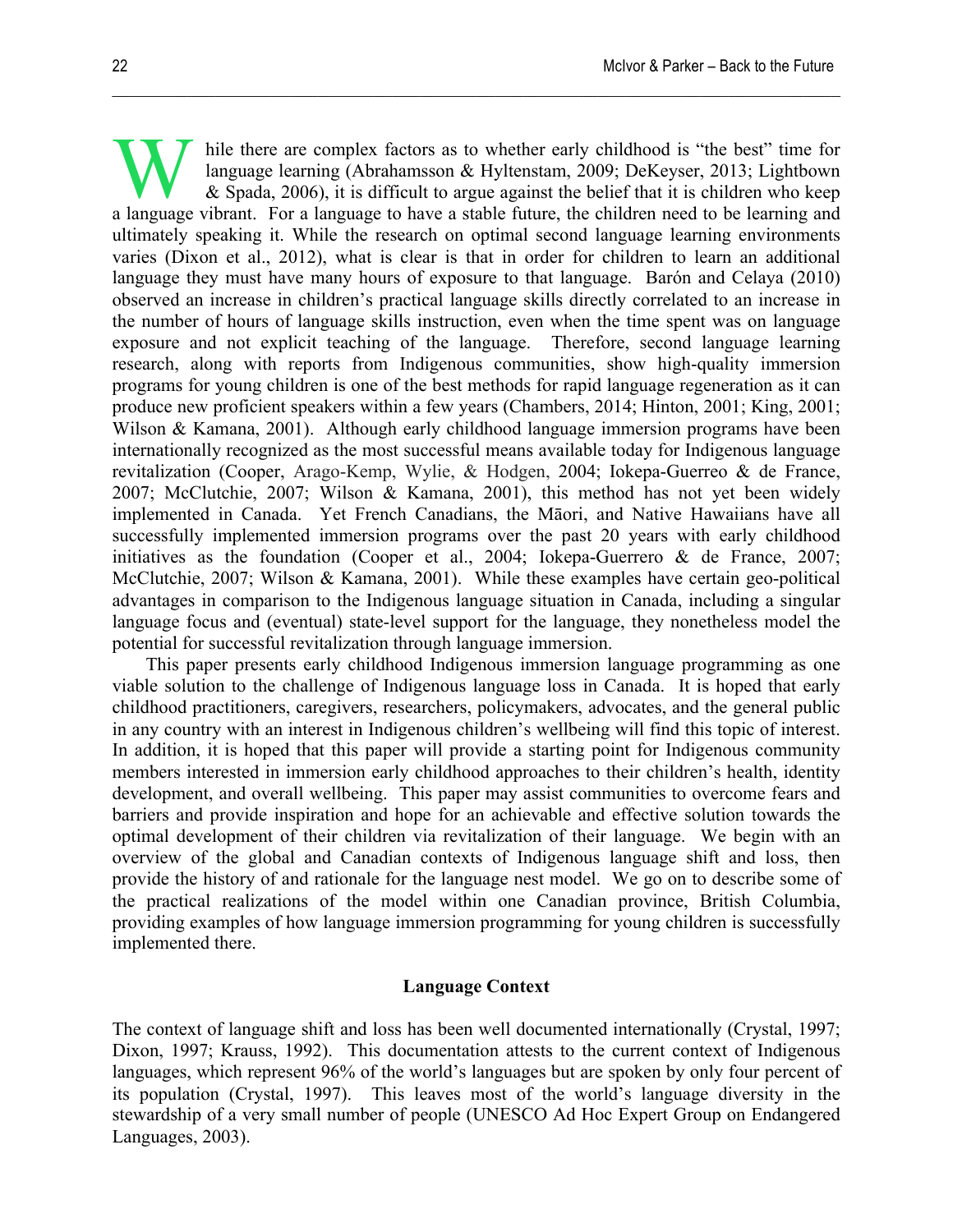Prior to contact with Europeans, Indigenous languages flourished across North America and were naturally continued from generation to generation. Following contact, warfare and the introduction of new diseases, both incidental and intentional, dramatically reduced Indigenous populations (Boseker, 2000). Colonial legislation aimed to assimilate Indigenous people into the developing Euro-Canadian culture. The most damaging policies for Indigenous languages were the reserve system and the residential school system along with the prohibition of traditional practices such as potlatches, and the loss of land through settlement, treaties, and destruction of natural habitat. These policies severely disrupted intergenerational language transfer (Stikeman, 2001; Warner, 2001).

 $\mathcal{L}_\mathcal{L} = \{ \mathcal{L}_\mathcal{L} = \{ \mathcal{L}_\mathcal{L} = \{ \mathcal{L}_\mathcal{L} = \{ \mathcal{L}_\mathcal{L} = \{ \mathcal{L}_\mathcal{L} = \{ \mathcal{L}_\mathcal{L} = \{ \mathcal{L}_\mathcal{L} = \{ \mathcal{L}_\mathcal{L} = \{ \mathcal{L}_\mathcal{L} = \{ \mathcal{L}_\mathcal{L} = \{ \mathcal{L}_\mathcal{L} = \{ \mathcal{L}_\mathcal{L} = \{ \mathcal{L}_\mathcal{L} = \{ \mathcal{L}_\mathcal{$ 

The residential and day school system, which children were legally forced to attend, largely forbade the use of Indigenous language (Milloy, 1999; Truth and Reconciliation Commission, 2015). Penalties for children caught speaking their languages included harsh punishment and public humiliation (Boseker, 2000). Indigenous people across Canada have shared their experiences of the tactics used to extinguish their languages. One Tlingit man commented, "Whenever I speak Tlingit, I can still taste the soap" (Dauenhauer & Dauenhauer, 1998). It is no wonder that language recall and regeneration of use for some Indigenous people is so difficult.

All Indigenous languages in Canada face significant threats to their vitality, as there is very little political or economic support for these languages. Unlike other minority language groups, Indigenous people cannot rely on new immigrants to maintain or increase the number of speakers (Norris, 1998), nor is there a "homeland" of speakers somewhere else in the world that they can visit if the language ceases to be used in Canada. There are now 60 Indigenous languages across 12 language families still spoken in Canada (Statistics Canada, 2011). The province of British Columbia (B.C.) has the greatest diversity of Indigenous languages in Canada with 34 languages belonging to eight distinct language families (First Peoples' Cultural Council, 2014).

Many linguists agree that the average age of language speakers largely indicates a language's health and predicted longevity. UNESCO's "Atlas of the World's Languages in Danger of Disappearing" (Wurm, 1996) noted that at least one-third of the children should be learning the language to maintain its vitality. This is not the case in Canada, where:

According to the 2006 Census, 18% of First Nations children across Canada had an Aboriginal language as their mother tongue (or first language learned), down from 21% in 1996. Older generations of First Nations people are generally more likely than younger generations to have an Aboriginal language as their mother tongue. (Bougie, 2010, p. 75)

However, more encouraging statistics report that those aged 34 and under "were more likely to report speaking an Aboriginal language at home that was different than their mother tongue. More specifically, it was more common among school-aged children" (Statistics Canada, 2011, p. 7), indicating a trend toward learning Indigenous languages as additional languages in childhood.

As B.C. is home to 60% of Canada's First Nations languages and most have the smallest number of speakers in Canada, the situation here is even more challenging. The *Report on the Status of B.C. First Nations Languages* (First Peoples' Cultural Council, 2014) explained only one percent of the proficient speakers of First Nations languages are under the age of 24, and proficient speakers make up only four percent of the total population. Therefore, it is crucial to concentrate Indigenous language learning efforts on the young children of every Indigenous Nation.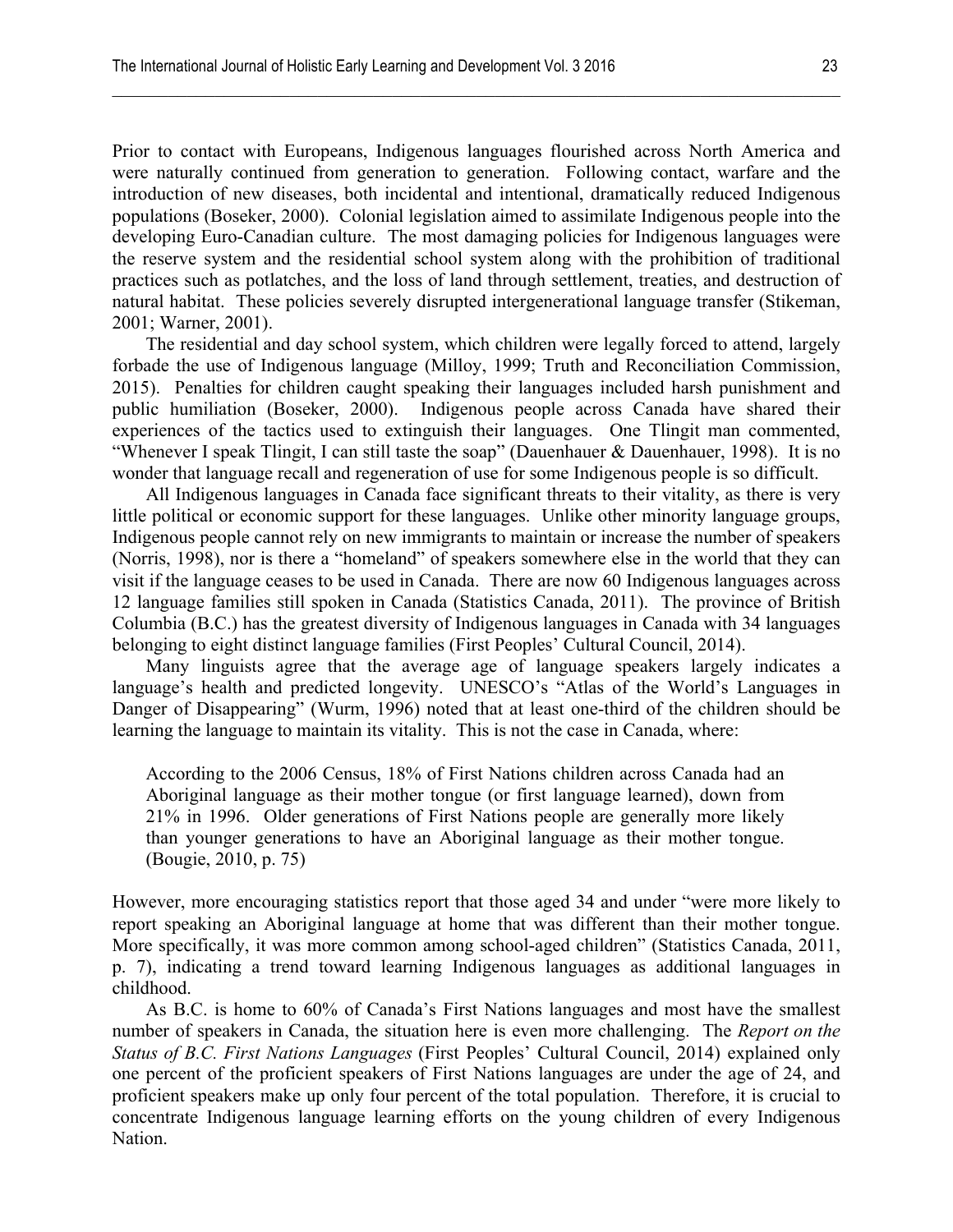#### **What are Language Nests?**

 $\mathcal{L}_\mathcal{L} = \{ \mathcal{L}_\mathcal{L} = \{ \mathcal{L}_\mathcal{L} = \{ \mathcal{L}_\mathcal{L} = \{ \mathcal{L}_\mathcal{L} = \{ \mathcal{L}_\mathcal{L} = \{ \mathcal{L}_\mathcal{L} = \{ \mathcal{L}_\mathcal{L} = \{ \mathcal{L}_\mathcal{L} = \{ \mathcal{L}_\mathcal{L} = \{ \mathcal{L}_\mathcal{L} = \{ \mathcal{L}_\mathcal{L} = \{ \mathcal{L}_\mathcal{L} = \{ \mathcal{L}_\mathcal{L} = \{ \mathcal{L}_\mathcal{$ 

Language nests are places for young children that provide an immersion environment in their Indigenous language. A language nest creates a space where young children can be "raised" in the language through meaningful interaction with proficient speakers, often Elders. The immersion environment of the nest supports natural language acquisition instead of conscious language instruction, with the goal of facilitating first language acquisition of Indigenous languages.

The uptake of the language nest model in B.C. has occurred somewhat differently from how it was implemented in New Zealand and Hawai'i. While the first language nest in B.C. was started in the late 1980s, the model is still quite new or even yet unknown to the majority of our First Nations communities in the province. The reasons for this include the context of high language diversity, limited resources (including funding, education levels, and state support for this model), and the low numbers of proficient speakers in most communities. Nonetheless, awareness of the model is growing and more communities are seeking to develop a language nest-like program, particularly as it becomes increasingly apparent that the classroom-based approaches to language learning that have been implemented for the last 30 years in the province have had little success in creating new proficient speakers.

The diversity of First Nations languages and cultures in the province, as well as the relative newness of the model, have resulted in a diversity of approaches to language nests in B.C. spanning a spectrum from tiny, home-based, family-centered programs to more structured preschool programs operating within schools. For example, one language nest program in a Syilx community has rented a small house complete with living room, kitchen, and bedrooms. A small group of three to six children attends with four Elders and an assistant for five to six hours per day. They eat lunch together and then spend the afternoon in semi-structured play activities that allow the Elders to interact with the children in much the same way that they would at "Granny's house." Alternately, a language nest program in a Gitxsan community operates as the preschool in a classroom of the band-operated school. Attendance ranges from eight to 12 children with three to four proficient staff and Elders. Children attend for the full school day and all typical preschool activities are conducted in the language.

While a language nest may operate similarly to a preschool or Head Start, unlike other programs, the driving purpose of the nest is language transmission. The language immersion environment is the defining characteristic. While other programs may involve a language component, such as having an Elder speaker attend the program or providing language during circle time, it is *full immersion* that creates a language nest. As Johnston and Johnson (2002) defined in their useful article on language nests, a nest "offers intensive exposure to only one language, focuses on learning the language through meaningful content, and is aimed at the youngest members of the community, who are best equipped to learn the language" (p. 108). It is this full immersion that makes language nests a very challenging program to implement in B.C. due to the low numbers of fluent speakers. As described in the *Report on the Status of B.C. First Nations Languages* (First Peoples' Cultural Council, 2014), almost 60% of all fluent speakers of First Nations languages are over the age of 65 and only one percent is under the age of 24. Most communities in the province have few, if any, younger members who speak the language fluently, so they are dependent on Elders for the majority of their language programming. As a result, all language nests in B.C. rely on Elders to come into the nest on a daily basis to speak the language with the children. Anyone familiar with B.C. communities will attest to the astounding energy, commitment, and determination of First Nations Elders for The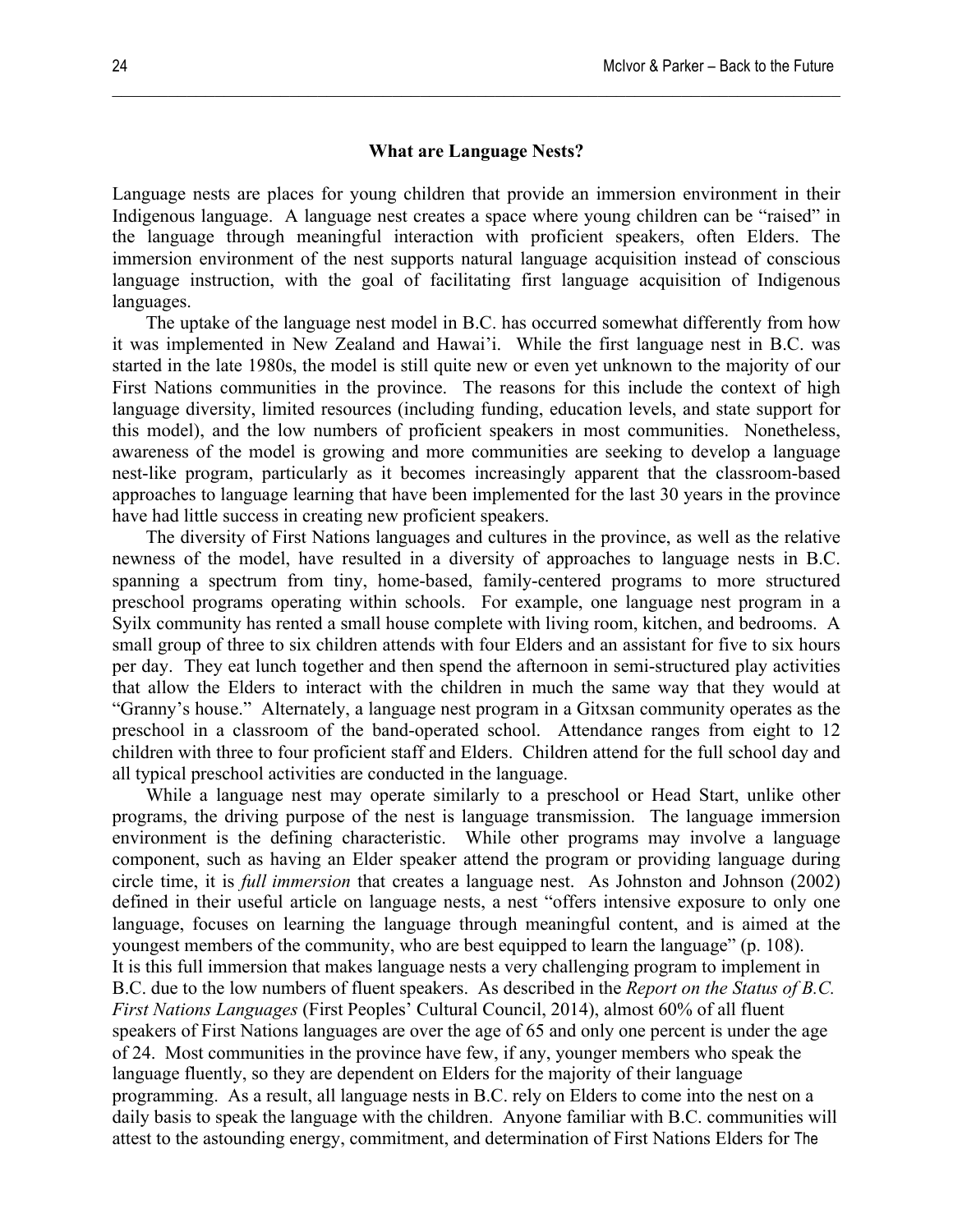sharing their languages. Having Elders over 70 years of age contributing daily to early care and learning programs is a common occurrence throughout B.C.

 $\mathcal{L}_\mathcal{L} = \{ \mathcal{L}_\mathcal{L} = \{ \mathcal{L}_\mathcal{L} = \{ \mathcal{L}_\mathcal{L} = \{ \mathcal{L}_\mathcal{L} = \{ \mathcal{L}_\mathcal{L} = \{ \mathcal{L}_\mathcal{L} = \{ \mathcal{L}_\mathcal{L} = \{ \mathcal{L}_\mathcal{L} = \{ \mathcal{L}_\mathcal{L} = \{ \mathcal{L}_\mathcal{L} = \{ \mathcal{L}_\mathcal{L} = \{ \mathcal{L}_\mathcal{L} = \{ \mathcal{L}_\mathcal{L} = \{ \mathcal{L}_\mathcal{$ 

An important caveat in any discussion of language nests is that they cannot be relied on as the sole mode of language transmission in the community. Ideally, the language nest will inspire parents and community members to learn and use the language for daily life. "Children alone should not have to shoulder the responsibility for revitalizing the language; they require active support to practice their language skills and to see the value of the language and its relevance in daily life within their own homes" (Chambers, 2014, p. 43).

# **History of Language Nest Model**

The history of language nests in Indigenous communities dates back to the early 1980s. The model has gained international recognition through its implementation in the Māori and Hawaiian language revitalization efforts. The Māori have had the most success in revitalizing an Indigenous language, in part due to their Te Kōhanga Reo or 'language nests' program (McClutchie, 2007). This early childhood immersion program, which began in the early 1980s, exclusively uses the traditional language for interaction and instruction (Cooper et al., 2004; King, 2001). Te Kōhanga Reo has gained international recognition for its success and has been an inspiration to efforts both within Aotearoa-New Zealand (NZ) and across the globe (King, 2001; McClutchie, 2007).

After hearing about the language nests in Aotearoa-NZ when they first began in the early 1980s, a small group of Native Hawaiian educators and community members adopted the model in Hawai'i (Warner, 2001). The resulting successful 'Aha Pūnana Leo (Hawaiian language nest) programs have made Hawai'i a leader amongst endangered language groups with aims to revitalize their languages ('Aha Pūnana Leo, 2014; Wilson & Kamana, 2001). While they also now have K-12 immersion schools and university-level programs in the language, the 'Aha Pūnana Leo preschools remain the foundation of Hawaiian language revitalization (Wilson & Kamana, 2001).

Interestingly, before implementing their own immersion programming, both the Hawaiian and Māori language leaders studied the French immersion model in Canada (Benton, 1996; Warner, 2001). Canada has had successful French immersion programming for nearly 20 years, which has significantly contributed to the vitality of the French language in eastern Canada (Warner, 2001). Krashen (1984) states that Canadian French immersion models are some of the most successful programs in heritage language teaching. Yet today, Indigenous people now look to their peers in Aotearoa-NZ and Hawai'i to draw inspiration and gather ideas about how to revitalize language through immersion.

In Canada, the first language nest programs also began in the 1980s, both in the Kahnawà:ke Mohawk community and in the Secwepemc community of Adams Lake, B.C. Chambers (2014) noted, "The language nest movement in Canada appears to have been led by Dorothy Lazore and Kahtehrón:ni Iris Stacey as in the Mohawk community of Kahnawake in the early 1980s" (p. 23). Richards and Burnaby (2008) reported that more than 25 years later that program is still running and anecdotally (though not well documented) there are others of the same language group operating in the region. Much the same as the programs in Aotearoa-NZ and Hawai'i, these initiatives were inspired by the urgent need to pass the language on from the Elder speakers to the children. Some key defining characteristics for all of these early languages nests were the immersion environment, the culturally based program design and a high level of family and community involvement.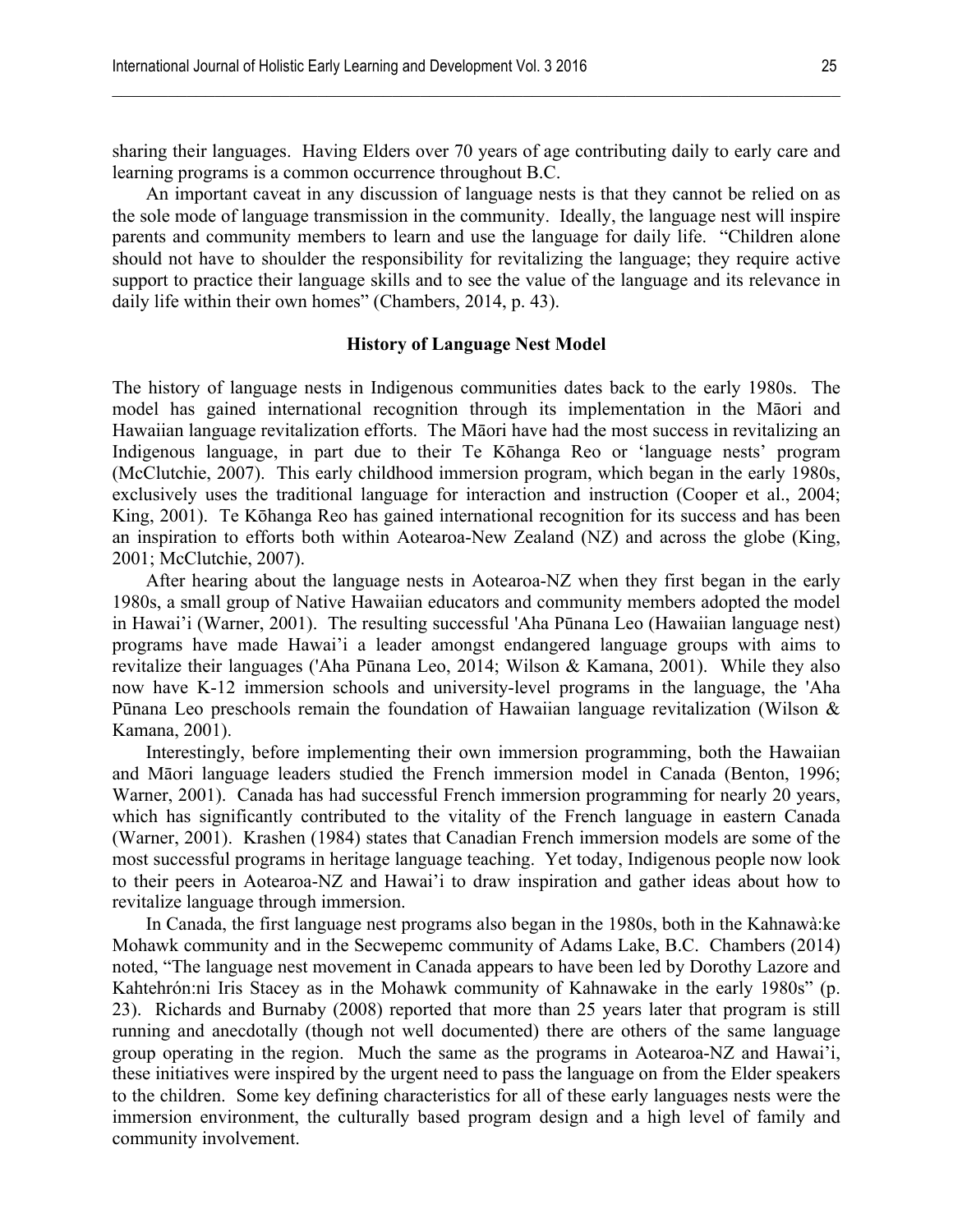### **Making a Case for Language Nests**

 $\mathcal{L}_\mathcal{L} = \{ \mathcal{L}_\mathcal{L} = \{ \mathcal{L}_\mathcal{L} = \{ \mathcal{L}_\mathcal{L} = \{ \mathcal{L}_\mathcal{L} = \{ \mathcal{L}_\mathcal{L} = \{ \mathcal{L}_\mathcal{L} = \{ \mathcal{L}_\mathcal{L} = \{ \mathcal{L}_\mathcal{L} = \{ \mathcal{L}_\mathcal{L} = \{ \mathcal{L}_\mathcal{L} = \{ \mathcal{L}_\mathcal{L} = \{ \mathcal{L}_\mathcal{L} = \{ \mathcal{L}_\mathcal{L} = \{ \mathcal{L}_\mathcal{$ 

# **Early Childhood Language Learning**

Early childhood is a critical time for the development of cognitive and social skills, as well as cultural and personal identity. A language nest is an excellent place to grow and nurture these aspects of a child's development. Language nests offer an effective means for language revitalization as well as an opportunity to raise children with the strong identity and cultural grounding that will support their future success. Māori language program leaders acknowledge that raising children with two languages ensures that children can be comfortable in two cultures, have good interpersonal and problem solving skills, be creative thinkers, and have a strong sense of belonging in their own community (Murphy, Tahau, & Moala, 2005). Studies from the Mi'kmaq immersion programs in Nova Scotia showed that students in the immersion programs also attained high academic achievement (Tompkins & Murray Orr, 2011).

#### **Early Childhood Immersion Practices**

Next to the most obvious and preferable option of raising children at home in the language, which is no longer possible for the majority of Indigenous families in Canada, immersion programs are so far proving to be the most effective method for creating proficient language speakers in a relatively short time period ('Aha Pūnana Leo, 2014; Chambers, 2014; King, 2001; Murphy et al., 2005). Of course, if parents or caregivers are willing to learn alongside their children and reinforce the language at home, this will only increase the chances for language growth and maintenance beyond the language nest program. Nevertheless, an extensive review of foreign language learning studies has shown that it is possible for children to achieve a high level of proficiency in a language that their parents do not use (Dixon et al., 2012).

The Government of the Northwest Territories in northern Canada, which provides support to early childhood immersion programs, reports the positive impact that language nests have had on heritage language acquisition in young children there, such as noticeable improvements in comprehension in the first year, and "overall gains [in Year 2] were substantial" (Hume, Rutman, & Hubberstey, 2006, p. 24). Communities in Eastern Canada have also noticed that children in immersion programs relate better to family and community members as they learn the positive facets of culture, traditional spirituality, and respect for teachers and elders in addition to the sounds and phrases of the language (Jacobs, 1998).

#### **Current Programs**

In her doctoral work, Chambers (2014) reported that in Canada "there are few such programs [as language nests] and the concept is not commonly known in Indigenous communities" (p. ii). In 2014, the First Peoples' Cultural Council (FPCC) identified 10 language nest programs in B.C. funded by their organization (FPCC, 2014). By contrast, the Australian government announced funding for five new language nests in various regions throughout the country (NSW Government, 2014). Given the geographical range and linguistic diversity in both Canada and Australia, these numbers fall far short of the ideal number of programs needed to support language revitalization.

Building on the earlier work of McIvor (2005), Chambers (2014) expressed that "today the situation has barely changed, and information on language nests remains largely inaccessible at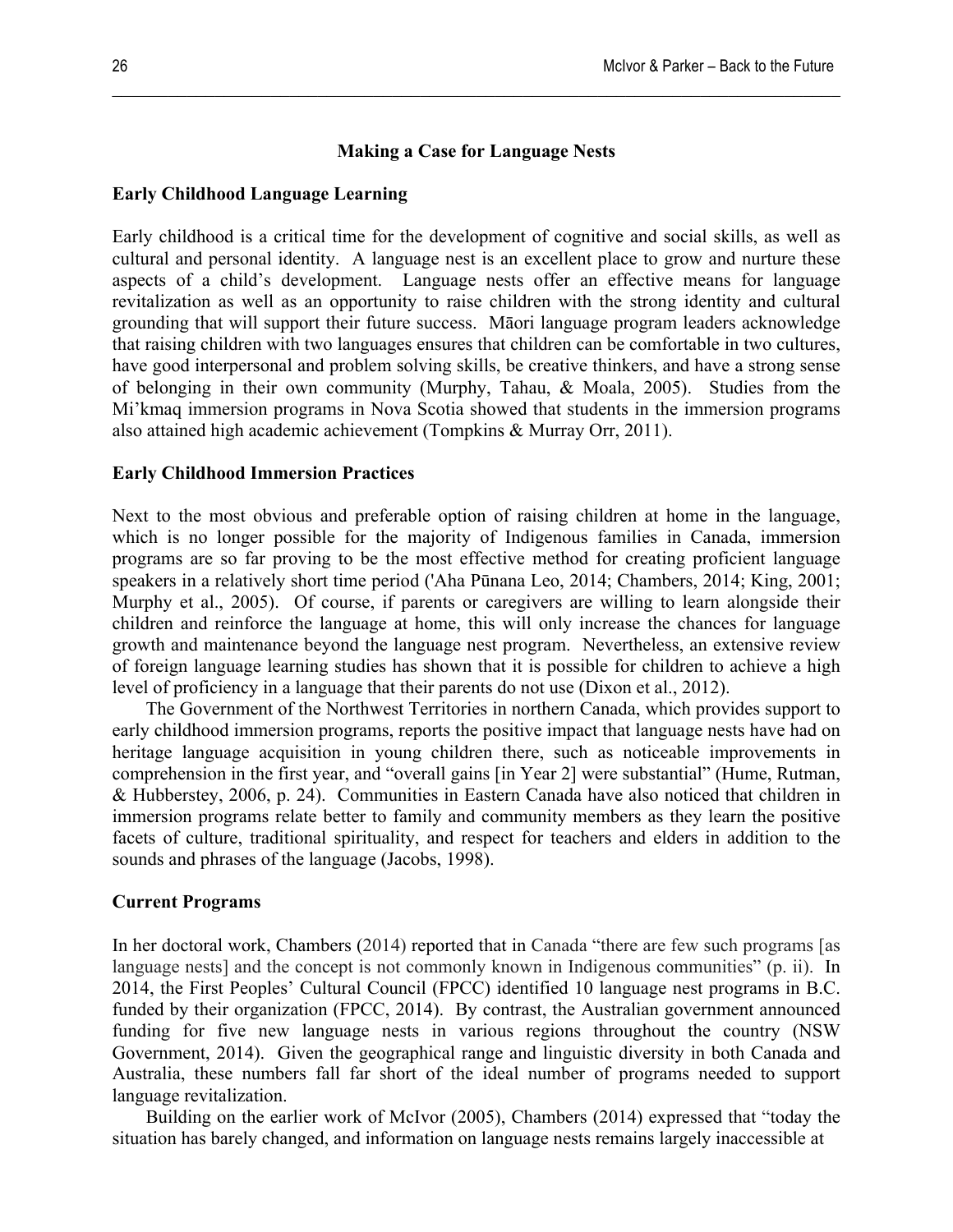the community level" (p. 97). As awareness of the language nest model spreads, more and more communities are looking to develop their own programs; however, many more dedicated resources, information, and training opportunities are needed to support these efforts.

 $\mathcal{L}_\mathcal{L} = \{ \mathcal{L}_\mathcal{L} = \{ \mathcal{L}_\mathcal{L} = \{ \mathcal{L}_\mathcal{L} = \{ \mathcal{L}_\mathcal{L} = \{ \mathcal{L}_\mathcal{L} = \{ \mathcal{L}_\mathcal{L} = \{ \mathcal{L}_\mathcal{L} = \{ \mathcal{L}_\mathcal{L} = \{ \mathcal{L}_\mathcal{L} = \{ \mathcal{L}_\mathcal{L} = \{ \mathcal{L}_\mathcal{L} = \{ \mathcal{L}_\mathcal{L} = \{ \mathcal{L}_\mathcal{L} = \{ \mathcal{L}_\mathcal{$ 

#### **Practical Strategies and Essentials of a Language Nest**

This section describes some of the essential components and characteristics of language nests as they are being implemented in B.C. The description not only provides a detailed understanding of what language nest programs look like, but may also be a useful guide for Indigenous communities wishing to undertake language nest programming. The strategies shared here are largely compiled and adapted from the authors' own direct interaction with successful language nest programs across the province, as well as their collective research and resources developed for language nests in B.C. over the past 10 years (McIvor, 2005, 2006; Parker, Gessner & Michel, 2014). The following section of the paper draws mainly from the original work of the authors, or with permission from their coauthors, and therefore is only cited when it is important to note a specific source.

#### **Achieving Language Immersion for Young Children**

The single most important characteristic of a language nest is the immersion environment, which, in the context of Western Canada, means that no English may be used within the nest. (Other parts of the world can equate this to any dominant language that has overtaken the original language of that territory.) This is the very definition of heritage language immersion programs – that *all* communication be carried out in the "target" language. For language nests in B.C., the no English rule is probably the most difficult to follow, as it is the lingua franca and typically the primary mode of communication in almost all areas of community daily life. Moreover, most communities rely on Elders to be the primary language speakers in the program. While many Elders are enthusiastic about passing on the language to young children, it can be challenging for some language nest programs to recruit and retain Elder participation, partly due to the advancing age and physical challenges faced by Elders, but also due to many Elders' negative experiences with their heritage language. It can take much courage for some Elders to take up the role of language teachers.

As the vast majority of children attending nests in B.C. are second language learners, staff and Elders need to be diligent to speak and respond to children in the target language, even if the children still rely heavily on the dominant language to respond. While it can be challenging to eliminate the dominant language from the nest, it is an essential aim for children to effectively acquire the language. The reason for this is that the children in these programs are absolutely immersed in English environments at home, and in all the public spaces they visit. This is the reason it is an immersion program rather than bilingual, as they are already receiving an abundance of exposure to the non-target language. Therefore, there are a variety of strategies that can be used to maintain the immersion environment.

When the children first enter the nest, they are generally not able to communicate in the language, so they will use the dominant language (unless they are preverbal) to express their needs. This is not a problem in itself but rather requires staff and Elders to be diligent in responding in the language, even if the children do not understand. Teaching the children some simple "survival phrases" and responses that they can use in the language, such as basic greetings, yes/no answers, and simple requests like "I am thirsty" or "I need to use the bathroom"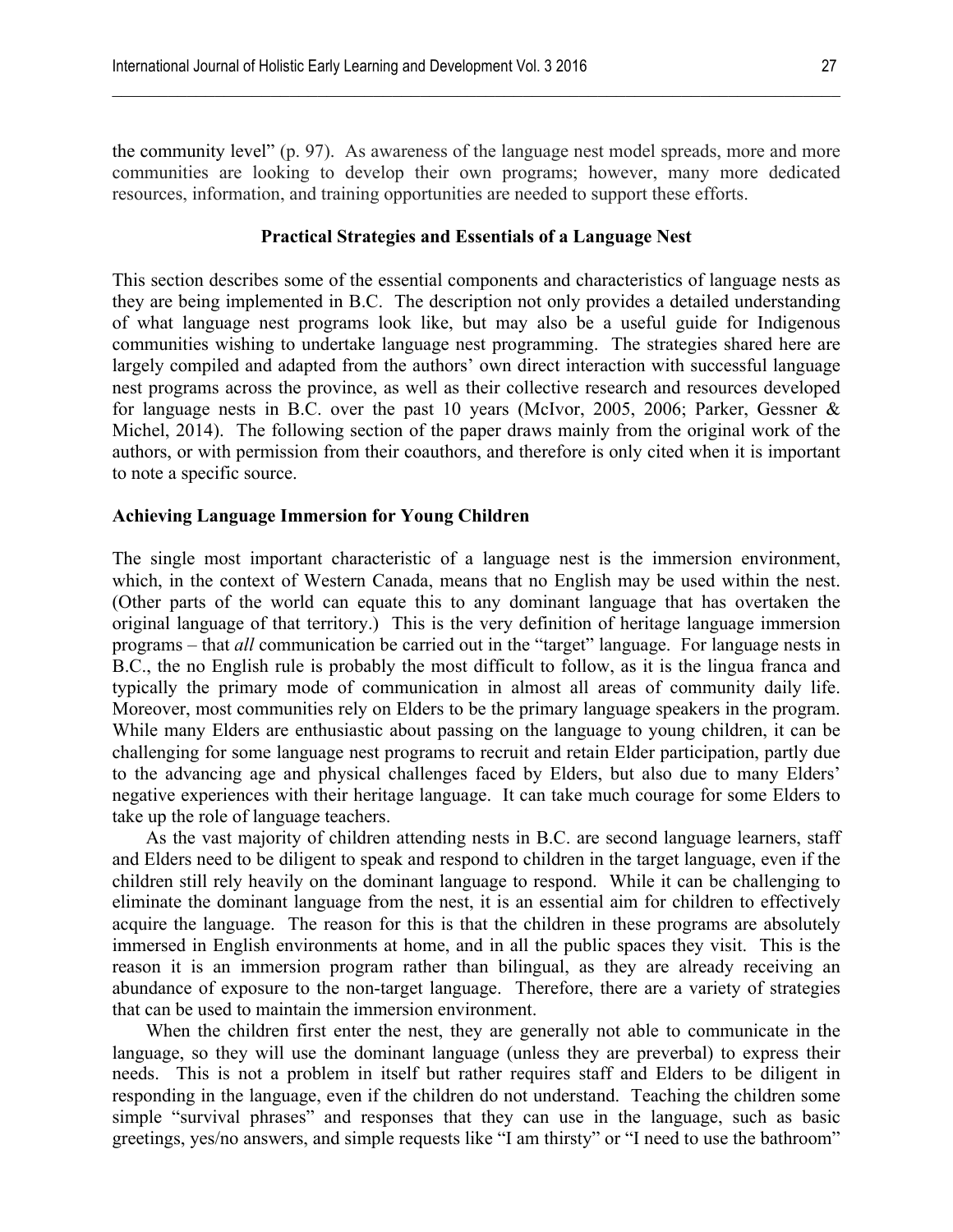can mitigate this challenge. These memorized "survival phrases" will help the nest maintain the immersion environment while the children acquire more language.

 $\mathcal{L}_\mathcal{L} = \{ \mathcal{L}_\mathcal{L} = \{ \mathcal{L}_\mathcal{L} = \{ \mathcal{L}_\mathcal{L} = \{ \mathcal{L}_\mathcal{L} = \{ \mathcal{L}_\mathcal{L} = \{ \mathcal{L}_\mathcal{L} = \{ \mathcal{L}_\mathcal{L} = \{ \mathcal{L}_\mathcal{L} = \{ \mathcal{L}_\mathcal{L} = \{ \mathcal{L}_\mathcal{L} = \{ \mathcal{L}_\mathcal{L} = \{ \mathcal{L}_\mathcal{L} = \{ \mathcal{L}_\mathcal{L} = \{ \mathcal{L}_\mathcal{$ 

Elders and staff must model the language for the children by speaking a lot. Even the most basic tasks and activities can be "narrated" to increase the quantity of language input for the children. (It is important to acknowledge, however, that this kind of constant narration is highly unusual in traditional Indigenous ways of being.) In addition to attention to quantity, quality of speech is also critically important. As much as possible, speakers use whole language for the children by speaking in full sentences and using complete grammar. Beyond quantity and quality of language, the frequency and number of hours needed to have a meaningful impact on a child developing language is important to understand. It is well documented that it requires thousands of hours of high quality, meaningful exposure in any language in order for a human to successfully acquire a language (Kumaravadivelu, 2006). We also know that the gaps between exposure cannot be too long or the gains may be lost and daily language input is best over sustained periods, such as the majority of the school year in the case of young children (Kumaravadivelu, 2006). The number of years it will take a child to become proficient in a language depends highly on a combination of these factors: quality and quantity of input; meaningful input; and sustained exposure over a critical period of time.

It is important to have patience with the children as they begin to acquire the language, allowing them to advance at their own pace and to make mistakes. Mistakes are a natural part of acquiring a language and are valuable to the learning process. In the same way that we celebrate an infant's first words, any and all language that the children produce should be celebrated. Children's mistakes (when they eventually begin using the language) can be gently corrected by "recasts" or modeling the correct language for the children, just as parents do when their children learn their first language.

Speakers and staff members should strive to maintain positive and active interaction with the children. The children will learn better if they are having fun and are engaged in the activities. A language nest is not meant to be a dull classroom but a place where the language can be lived in all its forms. It may be useful for teachers and staff to have multiple backup plans in case the children do not connect with a particular activity or if a change in weather prohibits the planned activity. The dominant language may begin to creep in as the children become bored, distracted, or disengaged from their play. Having several other options ready will help maintain the positive energy and keep the children focused.

The dominant language in all of its forms is ideally eliminated from the physical and well as the auditory nest space. This includes colorful posters written in the dominant language such as alphabets or weather charts that undermine the immersion goal. Since dominant language posters are so much more prolific and available, language nest programs often print words in the Indigenous language and paste over the dominant language on posters and signage, or simply create their own posters. These act as visual cues to help staff and Elders remember to stay in the language, and also aid non-fluent staff with their language learning. Using traditional names for staff and children is another way to remove the dominant language and increase the language in the nest. "It set[s] the tone for heritage language learning and remind[s] the children that when they walk through the doors into the language nest, it is time to speak the language" (McIvor, 2006, p. 22). If the children do not come into the nest with a traditional name, staff can ask Elders for assistance in how to get names for all the children in an appropriate way.

Finally, there may be times when the dominant language is needed to communicate to parents or staff that are not yet proficient in the heritage language. Nests often designate a space away from the children, such as a storage room, office, or outside the building, where the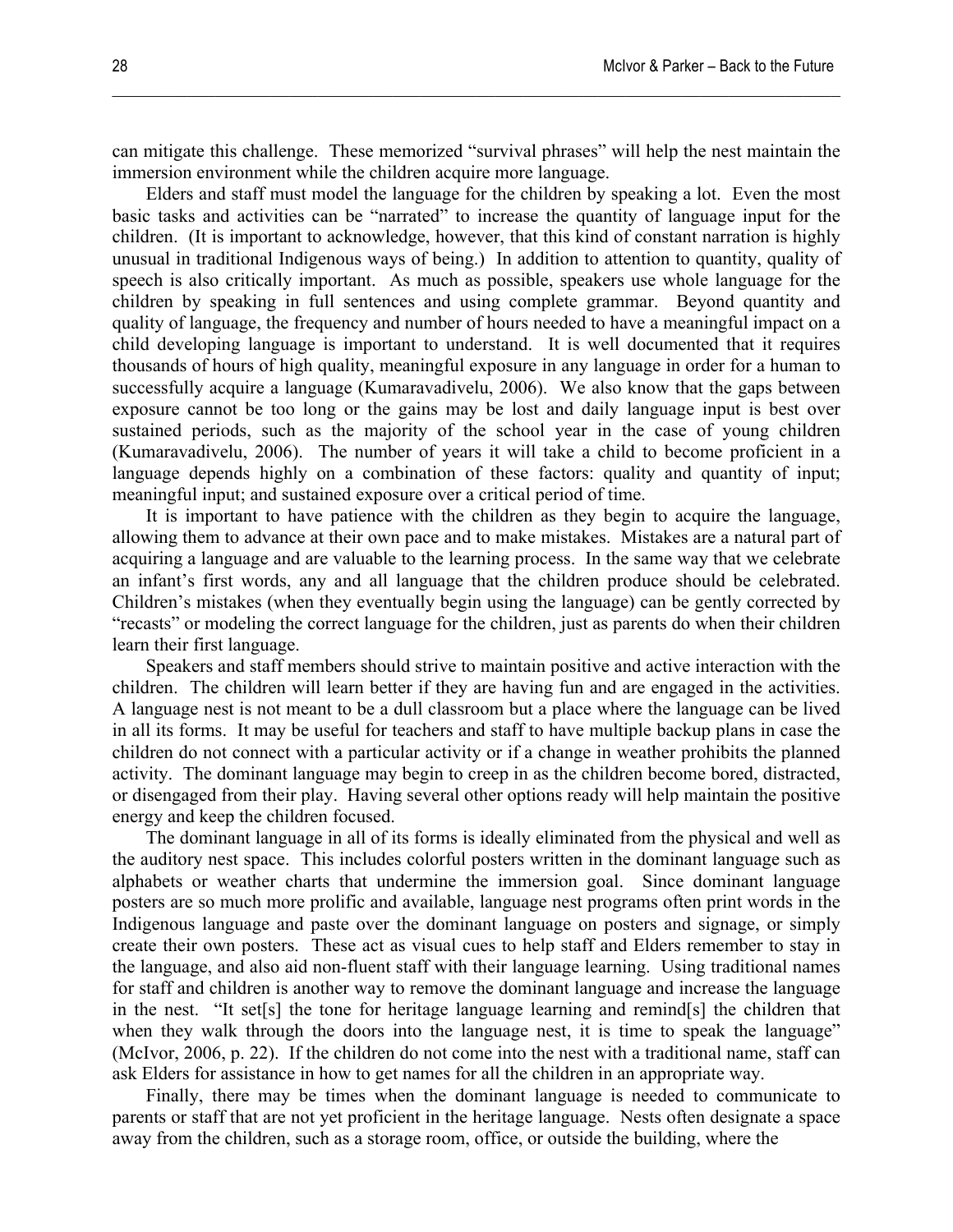dominant language can be used when necessary. (See McIvor, 2005 for one such example where language nest staff would step outside onto the front steps to speak to the parents at pick-up time to pass on important information). The dominant language is only used in those designated indoor spaces when the door is closed or outside when the children are not present. Some nests even post signs (in the heritage language) to remind everyone of the "No English<sup>1</sup>" rule. All of these strategies help maintain full immersion in the nest.

 $\mathcal{L}_\mathcal{L} = \{ \mathcal{L}_\mathcal{L} = \{ \mathcal{L}_\mathcal{L} = \{ \mathcal{L}_\mathcal{L} = \{ \mathcal{L}_\mathcal{L} = \{ \mathcal{L}_\mathcal{L} = \{ \mathcal{L}_\mathcal{L} = \{ \mathcal{L}_\mathcal{L} = \{ \mathcal{L}_\mathcal{L} = \{ \mathcal{L}_\mathcal{L} = \{ \mathcal{L}_\mathcal{L} = \{ \mathcal{L}_\mathcal{L} = \{ \mathcal{L}_\mathcal{L} = \{ \mathcal{L}_\mathcal{L} = \{ \mathcal{L}_\mathcal{$ 

# **The Language Nest Team**

A dedicated team of people is what makes a successful language nest possible. Raising children in an additional language, especially when there are few proficient speakers, is a challenging task that requires commitment, patience, and a strong, shared vision. Programs where only one or two staff members are committed to the goal of language transmission may struggle to maintain the immersion environment. Determined and unwavering leadership is also essential in developing and maintaining language nest programs. Participants in one study emphasized that it takes strong leadership to get language nest programs started in Indigenous communities (McIvor, 2005). In one community, initiation of the program was basically the will of one woman; in the other community, a strong group of determined parents founded the program (McIvor, 2005).

The language nest team is made up not only of Elder speakers but also teachers or other staff. Depending on the particular iteration of each program, parents, community members, and certified early childhood professionals may also be involved. Different members of the team handle administrative tasks as well as managing the daily operation of the nest and providing childcare. Due to the minority language status of many Indigenous language communities, it is essential that each staff member be committed to the immersion environment. Without this commitment, s/he becomes the "weakest link," allowing the dominant language to creep in to the nest. Each team member must be dedicated to the vision of the nest and commit to actively learning the language if s/he is not yet proficient. In ideal language nests the environment is supportive, inspiring, and encouraging to all parents and staff members in their language learning journeys. The administrator or program coordinator is critical to the functioning of a language nest program so that speakers can focus on speaking and teachers and parents can focus on learning the language and caring for the children. The administrator may not be a speaker, which is not a problem if s/he is not interacting with the children in the nest environment. Often the administrator gets the program running and also takes care of fundraising and financial accountability, advocacy, and promotion of the program within and outside of the community, and facilitates positive parent-nest relationships.

# **Parents' Involvement**

!!!!!!!!!!!!!!!!!!!!!!!!!!!!!!!!!!!!!!!!!!!!!!!!!!!!!!!

Young children do not have the ability to walk up to the doors of a language nest and demand to have access to their ancestral language and cultural heritage. It is parent's belief in language revitalization and willingness to commit to language learning in their family that makes language nests successful. There is a saying, "It takes a family to save a language." This is could not be truer of language nests. Positive involvement and support from parents and primary caregivers

<sup>1</sup> English is the dominant language of Western Canada but communities from other parts of Canada and the world could replace this phrase with the dominant language in their area.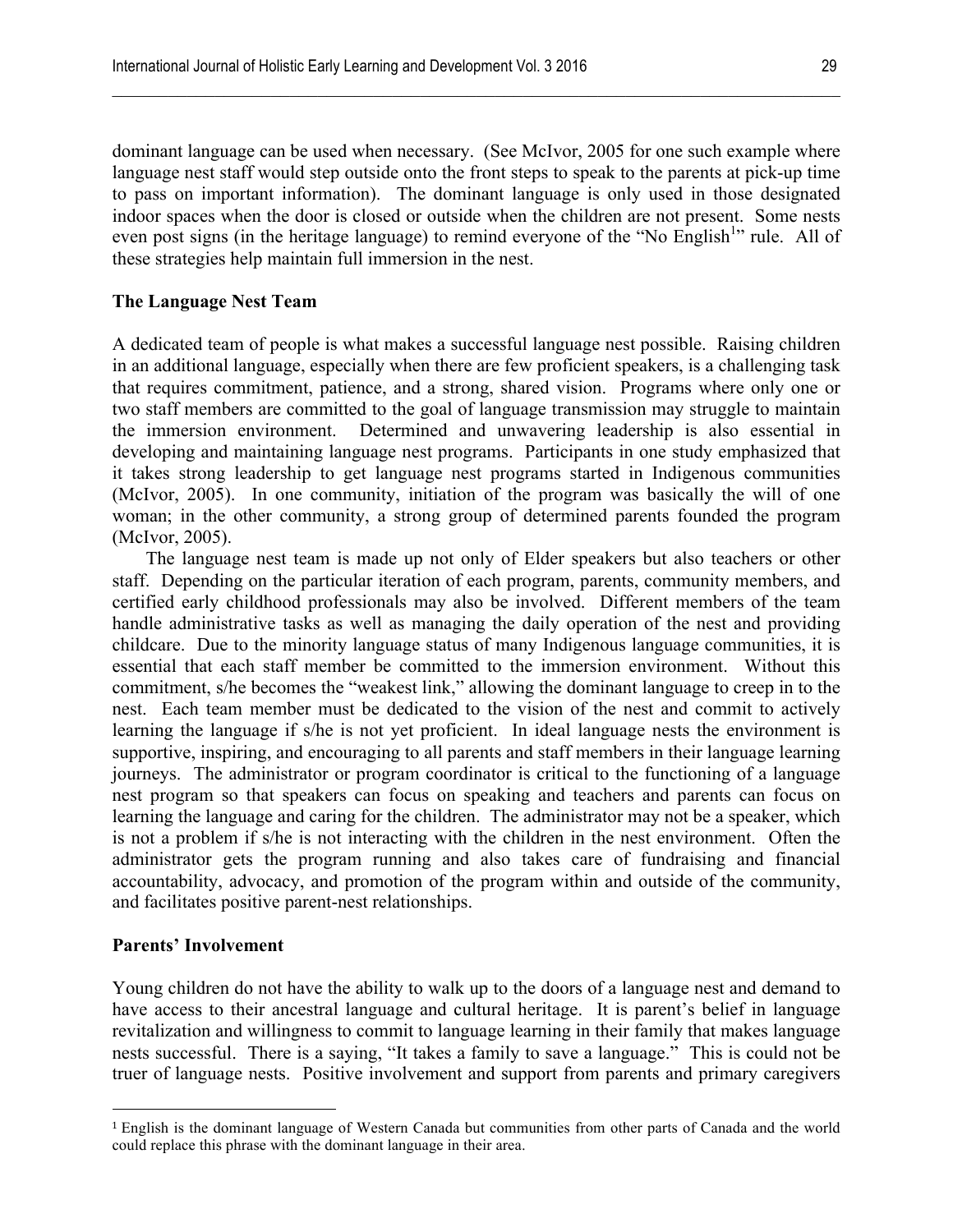of young children is essential to the success of language nest programs. In addition, if the goal of the nest is to raise a new generation of proficient speakers, then language learning must extend to the home.

 $\mathcal{L}_\mathcal{L} = \{ \mathcal{L}_\mathcal{L} = \{ \mathcal{L}_\mathcal{L} = \{ \mathcal{L}_\mathcal{L} = \{ \mathcal{L}_\mathcal{L} = \{ \mathcal{L}_\mathcal{L} = \{ \mathcal{L}_\mathcal{L} = \{ \mathcal{L}_\mathcal{L} = \{ \mathcal{L}_\mathcal{L} = \{ \mathcal{L}_\mathcal{L} = \{ \mathcal{L}_\mathcal{L} = \{ \mathcal{L}_\mathcal{L} = \{ \mathcal{L}_\mathcal{L} = \{ \mathcal{L}_\mathcal{L} = \{ \mathcal{L}_\mathcal{$ 

For most language nest programs in B.C., the parents do not speak their heritage language. Regular language classes for the parents can help them reinforce their child's language development at home. Classes may be offered at the nest during afternoons or evenings and can focus on teaching parents how to communicate with their children in the language. Some successful nest programs have made these classes mandatory for parents to ensure the continuation of the children's learning at home.

Most nest program administrators agree that day-to-day parental involvement is ideal, as it supports a healthy, family-based environment. However, it may take some creativity to find ways to bring non-proficient parents into the program while maintaining the immersion environment. For example, the  $2u^2u^2$ aałuk Language Nest in a Nuu-chah-nulth community on Vancouver Island requires parents to participate in the nest program fulltime and commit to learning the language through immersion alongside their children. This results in a mutually supportive immersion environment where Elders provide the language input and support for the parents and children; the parents learn to care for their children in the language and contribute to the operation of the nest; and the children's language acquisition is reinforced by their interactions with their parents and the Elders (L. Rorick, personal communication, May 5, 2015).

# **Models of Language Nests: Licensing Issues**

Although language immersion is the defining factor for a language nest, a nest program may be operated in a variety of different ways. Some programs have an informal "Granny's house" style of program, with a few children coming to someone's home to receive care in the language. Other programs are based on a preschool or Aboriginal Head Start model. In these cases, the programs are typically larger and operate in a more preschool-like space, and often require formal licensing.

The decision around how to design a nest program is influenced by available resources (including funding, space, and fluent speakers), but also by licensing requirements. Some childcare licensing regulations impose challenges to operating a language nest, while at the same time they may confer certain benefits. Several studies have attested to the challenges that licensing restrictions impose on language nest programs (B.C. Aboriginal Child Care Society, 2013; McIvor, 2005). One of the primary challenges presented by licensing regulations is the staffing requirement for certified early childhood practitioners to lead the program and be on site with the children fulltime. In many communities, this results in the nest hiring staff members who are not proficient and may not have a commitment to learning the language. Other licensing regulations limit the kinds of cultural activities and traditional foods that can be incorporated into the program. On the other hand, licensing can provide benefits in terms of credibility and peaceof-mind for the parents and community members and may help the nest access more funding opportunities for long-term program sustainability. Each language nest makes its own decision regarding licensing. Some programs work with their regional licensing officer to make the regulations work for the nest, whereas other programs set up their programs in a way to avoid licensing issues.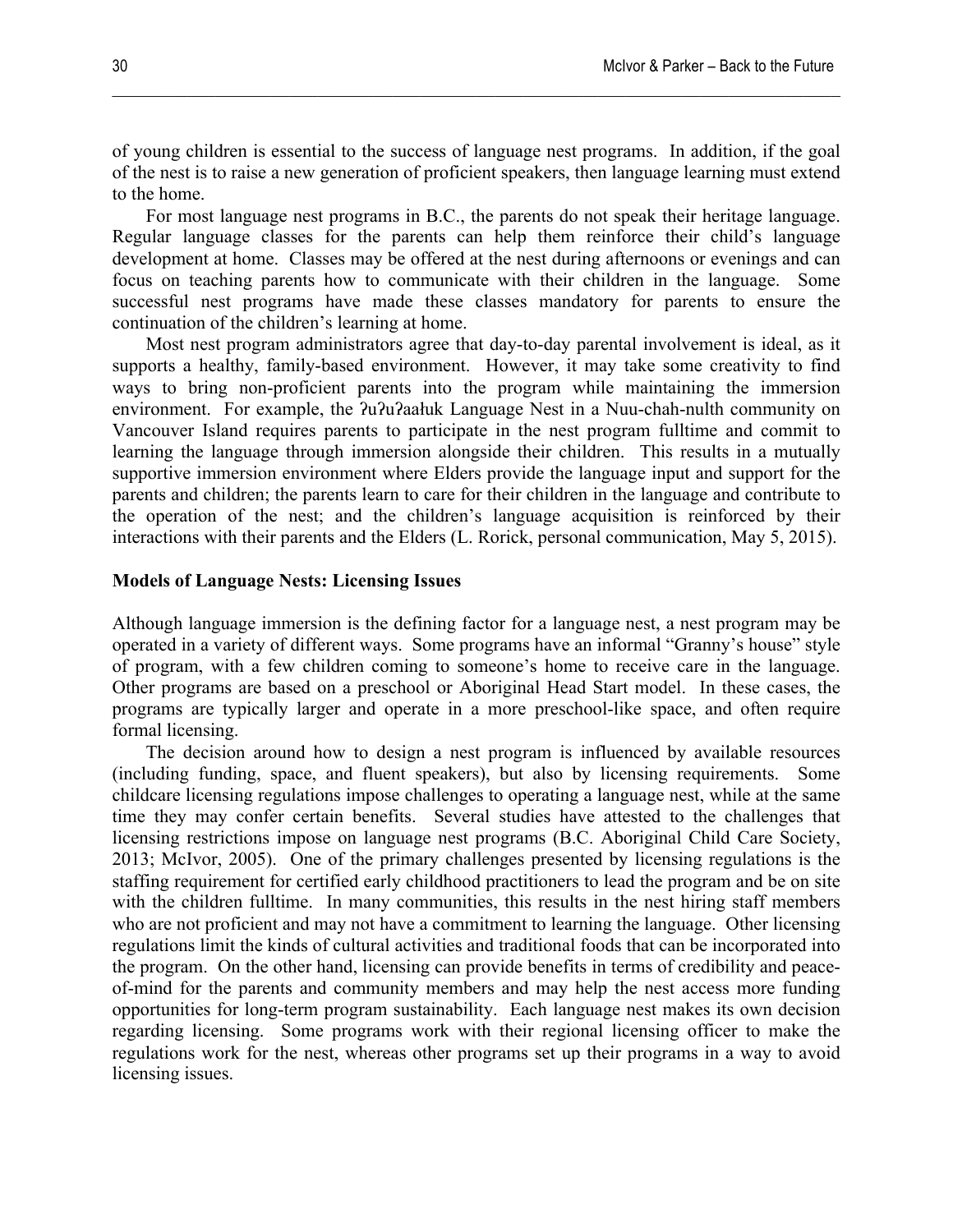# **Community Support**

A continuing challenge for many language nest programs is resistance from parents and community members based on negative inherited colonial misconceptions that Indigenous languages have no value and that language immersion will hold the children back. Many communities are still suffering the negative effects of the residential school experience and may be leery of, if not outright opposed to, programs that seek to promote and teach the language. Parents still harbor fears about their children's development based on myths perpetuated by some educators and health practitioners. These myths include the idea that learning two languages will delay children's language development or that children will not learn either language properly (Abbott, Caccavale, & Stewart, 2007; Hawai'i Council on Language Planning and Policy, n.d.) Some even believe that learning an Indigenous language will harm the children's chances at academic success. Parents may also be concerned if the nest does not look or operate like other preschool programs. Continued education is necessary to promote the well-researched benefits of bilingualism and early language learning. Language nest administrators and staff should be transparent with parents about the purpose of the nest and share the benefits of learning an Indigenous language. It may take some time before community members and parents are convinced of the value of the program, but open communication and well-informed staff may assist with mitigating their fears.

 $\mathcal{L}_\mathcal{L} = \{ \mathcal{L}_\mathcal{L} = \{ \mathcal{L}_\mathcal{L} = \{ \mathcal{L}_\mathcal{L} = \{ \mathcal{L}_\mathcal{L} = \{ \mathcal{L}_\mathcal{L} = \{ \mathcal{L}_\mathcal{L} = \{ \mathcal{L}_\mathcal{L} = \{ \mathcal{L}_\mathcal{L} = \{ \mathcal{L}_\mathcal{L} = \{ \mathcal{L}_\mathcal{L} = \{ \mathcal{L}_\mathcal{L} = \{ \mathcal{L}_\mathcal{L} = \{ \mathcal{L}_\mathcal{L} = \{ \mathcal{L}_\mathcal{$ 

# **Conclusion**

Language nests are an important tool for language revitalization. They are also a step towards the future ideal for all Indigenous communities, in which children will be cared for and raised in the language, as it was in the time before European contact. Making the language accessible to young children not only facilitates the development of new proficient speakers, but also helps raise healthy youth with strong identities, grounded in their culture and connected to their communities (Meek, 2010; Young, 2005). Language nests are a creative solution to the current situation of language loss by creating a place for children to learn the language in a meaningful context. The language was once passed down naturally from parents and grandparents in the home, in the community, and on the land. The language nest creates a space where this can again become a reality and where the language can regain its value as the language of daily use. Language nests are not the only answer, however. They are simply one piece in an overall movement towards language vitality. The language movement is supported, reinforced by, and contributes to concurrent forces in other Indigenous movements worldwide. The *United Nations Declaration of the Rights of Indigenous Peoples* (2008), for instance, has a section on the right to educate (including early childhood education) in our ancestral languages. In addition, movements such as Idle No More (http://www.idlenomore.ca/) reinforce the continued resurgence of Indigenous people fighting for their rights and for a more just and reconciliatory path moving forward. Lastly, the recent Truth and Reconciliation Commission of Canada's (2015) final report contained several recommendations pertaining to early childhood health and development, as well as calls to action regarding language maintenance and revival.

These movements, including the language revitalization movement, bring us full circle, returning to the ways of the past, back to speaking our languages to the babes in the cradle swings and on the streets of our communities in order to create a future. As one language nest administrator said, language nests themselves are not the answer. Rather, returning to natural language transmission in the home is the solution: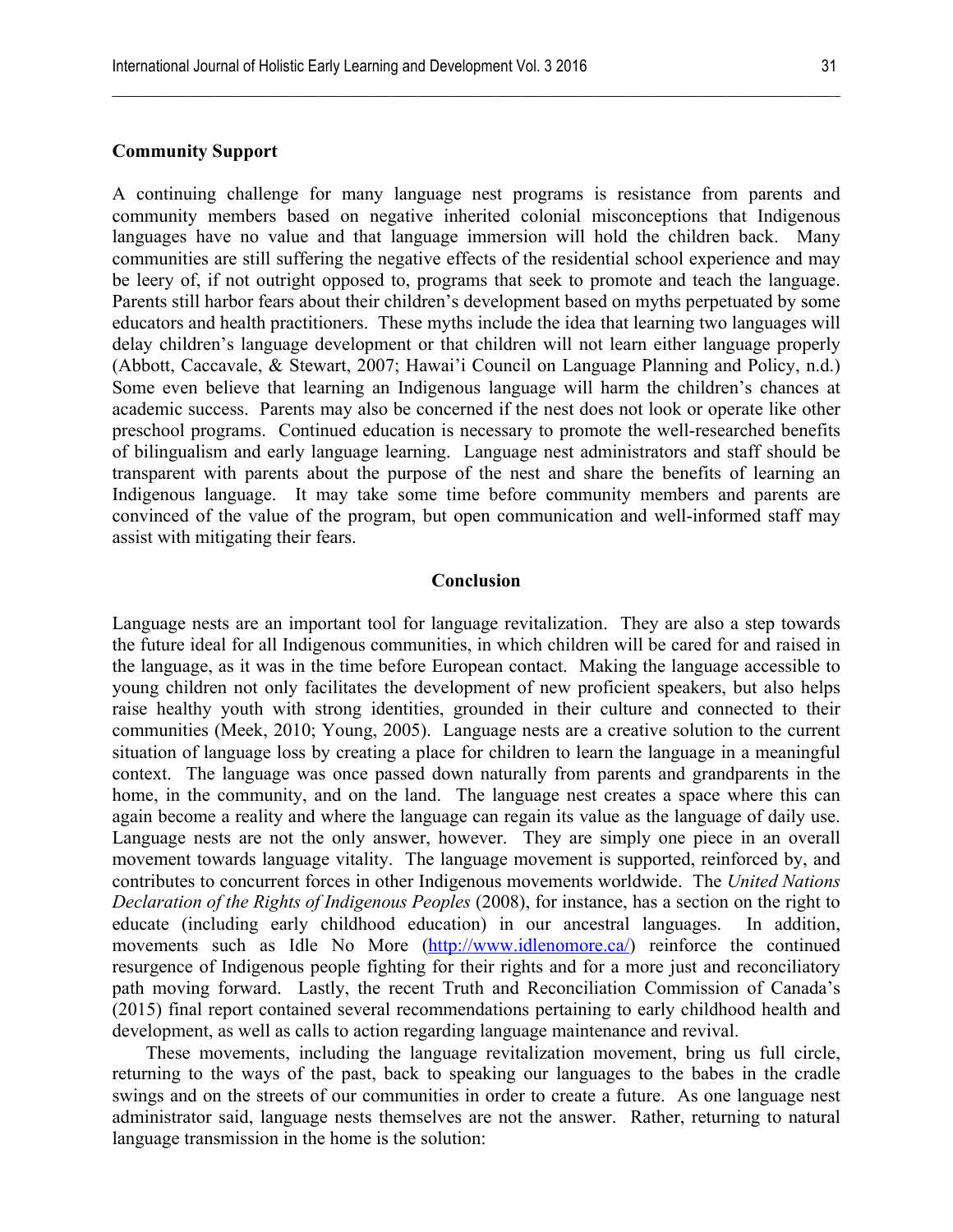I was going to say that language immersion is the way to do it, but that's not true. The way to do it is to raise your children in the language, very naturally, from the time they are born you speak the language to them, you speak to them in the language, and let the outside world do the English. That's the truly natural way to do it. I would have done it that way if I'd had enough language to raise my children like that but I had to set it up artificially with hired Elders to come in to do that. Even if it was my own mother cause she wouldn't have done this without a certain title to it, or whatever. Immersion is not the best way to do it, do not write that. The best way to do is to go back to raising our children in the language.

 $\mathcal{L}_\mathcal{L} = \{ \mathcal{L}_\mathcal{L} = \{ \mathcal{L}_\mathcal{L} = \{ \mathcal{L}_\mathcal{L} = \{ \mathcal{L}_\mathcal{L} = \{ \mathcal{L}_\mathcal{L} = \{ \mathcal{L}_\mathcal{L} = \{ \mathcal{L}_\mathcal{L} = \{ \mathcal{L}_\mathcal{L} = \{ \mathcal{L}_\mathcal{L} = \{ \mathcal{L}_\mathcal{L} = \{ \mathcal{L}_\mathcal{L} = \{ \mathcal{L}_\mathcal{L} = \{ \mathcal{L}_\mathcal{L} = \{ \mathcal{L}_\mathcal{$ 

*-Participant's view* (McIvor, 2005, p. 101)

#### **Acknowledgement**

The authors would like to conclude with a special acknowledgement of Dr. Kathryn Michel, Secwépmec of Cstélnec (Adam's Lake), the founder of the first language nest program over 20 years ago in British Columbia. Her groundbreaking and unwavering dedication to reviving the languages of British Columbia has provided inspiration to many. She has generously shared her knowledge over the years with the authors of this article and for this, we are very grateful. This article builds, with permission, on the work of two resources on language nests in B.C., Onowa's thesis (McIvor, 2005) and the *Language Nest Handbook for B.C. First Nations Communities* (Parker, Gessner, & Michel, 2014).

#### **References**

- Abbott, M. G., Caccavale, T. S., & Stewart, K. (2007, October 8). Cognitive benefits of learning languages. *Digest of Gifted Research (formerly Duke Gifted Letter), 8*(1). Retrieved from http://tip.duke.edu/node/866
- Abrahamsson, N., & Hyltenstam, K. (2009). Age of onset and nativelikeness in a second language: Listener perception versus linguistic scrutiny. *Language Learning, 59*(2), 249- 306. doi:10.1111/j.1467-9922.2009.00507.x
- 'Aha Pūnana Leo. (2014). History*.* Retrieved from http://www.ahapunanaleo.org/index.php?/about/history/
- Barón J., & Celaya, M. L. (2010). Developing pragmatic fluency in an EFL context. *Eurosla Yearbook, 10*, 38-61. doi:10,1075/eurosla.10.05bar
- B.C. Aboriginal Childcare Society. (2013). *Research report: Licensing First Nations' early childhood programs.* Retrieved from http://fnecdc.ca/
- Benton, R. A. (1996). Language policy in New Zealand: Defining the ineffable. In M. Herriman & B. Burnaby (Eds.), *Language policies in English dominant countries* (pp. 62-98). England: Multilingual Matters Ltd.
- Boseker, B. J. (2000). The disappearance of American Indian languages. In P. W. Thomas & J. Mathias (Eds.), *Developing Minority languages: The proceedings of the fifth international conference on minority languages* (pp. 432-445). Cardiff, Wales: Gomer Press.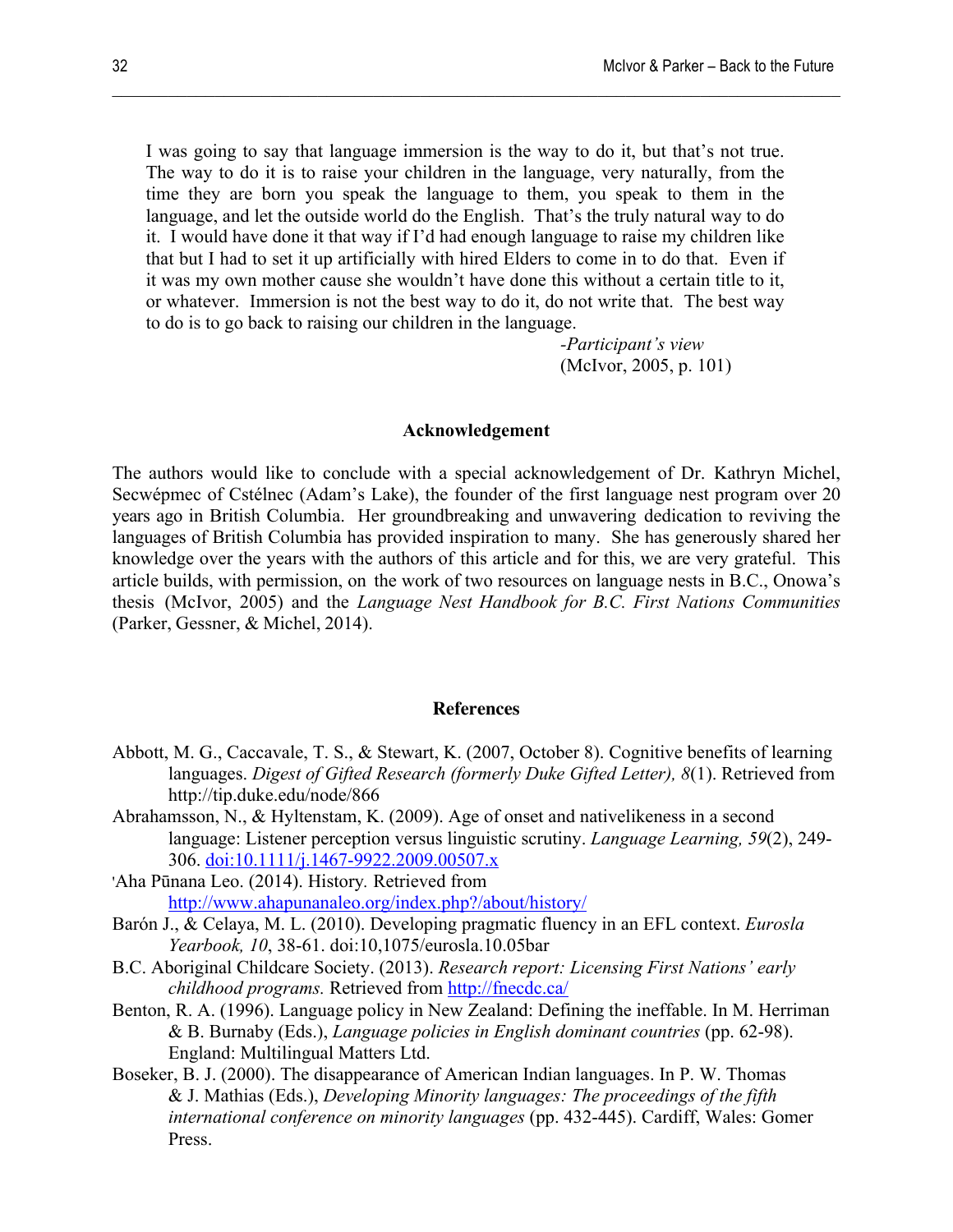Bougie, E. (2010). Family, community, and Aboriginal language among young First Nations children living off reserve in Canada. *Canadian Social Trends, Statistics Canada — Catalogue no. 11-008,* 73-82. Retrieved from http://publications.gc.ca/collections/collection\_2010/statcan/11-008-X/11-008-x2010002 eng.pdf

 $\mathcal{L}_\mathcal{L} = \{ \mathcal{L}_\mathcal{L} = \{ \mathcal{L}_\mathcal{L} = \{ \mathcal{L}_\mathcal{L} = \{ \mathcal{L}_\mathcal{L} = \{ \mathcal{L}_\mathcal{L} = \{ \mathcal{L}_\mathcal{L} = \{ \mathcal{L}_\mathcal{L} = \{ \mathcal{L}_\mathcal{L} = \{ \mathcal{L}_\mathcal{L} = \{ \mathcal{L}_\mathcal{L} = \{ \mathcal{L}_\mathcal{L} = \{ \mathcal{L}_\mathcal{L} = \{ \mathcal{L}_\mathcal{L} = \{ \mathcal{L}_\mathcal{$ 

- Chambers, N. A. (2014). *"They all talk Okanagan and I know what they are saying." Language nests in the early years: Insights, challenges and promising practices* (Unpublished doctoral dissertation). University of British Columbia, Vancouver. Retrieved from http://circle.ubc.ca/handle/2429/50019
- Cooper, G., Arago-Kemp, V., Wylie, C., & Hodgen, E. (2004). *Te rerenga ā te pïrere: A longitudinal study of kōhanga reo and kura kaupapa Māori students - Phase I Report.*  New Zealand Council for Educational Research.
- Crystal, D. (1997). *English as a global language*. Cambridge, UK: Cambridge University Press.
- Dauenhauer, N. M., & Dauenhauer, R. (1998). Technical, emotional, and ideological issues in reversing language shift: Examples from Southeast Alaska. In L. A. Grenoble & L. J. Whaley (Eds.), *Endangered languages: Current issues and future prospects* (pp. 57-98). Cambridge, UK: Cambridge University Press.
- DeKeyser, R. M. (2013). Age effects in second language learning: Stepping stones toward better understanding. *Language Learning, 63*(s1), 52-67. doi:10.1111/j.1467- 9922.2012.00737.x
- Dixon, L. Q., Zhao, J., Shin, J.-Y., Wu, S., Su, J.-H., Burgess-Brigham, R., … Snow, C. (2012). What ke Know about second language acquisition: A synthesis from four perspectives. *Review of Educational Research, 82*(1), 5-60. doi:10.3102/0034654311433587
- Dixon, R. M. W. (1997). *The rise and fall of languages*. Cambridge, UK: University Press.
- First Peoples' Cultural Council (FPCC). (2014). *Report on the status of B.C. First Nations languages.* Retrieved from http://www.fpcc.ca/language/status-report/
- Hawai'i Council on Language Planning and Policy (n.d.). *Common myths about bilingualism.*  Retrieved from http://ccat.sas.upenn.edu/~haroldfs/540/bilingtl/myths.html
- Hinton, L. (2001). Language revitalization: An overview. In L. Hinton & K. Hale (Eds.), *The green book of language revitalization in practice* (pp. 3-18). San Diego: Academic Press.
- Hume, S., Rutman, D., & Hubberstey, C. (2006). *Language nest evaluation report.* Yellowknife, Northwest Territories: Department of Education, Culture and Employment.
- Iokepa-Guerrero, N., & de France, R. (2007). Nest of voices: Early child care and education in Hawai'i. *Canadian Journal of Native Education, 30*(1), 41-47.
- Jacobs, K. A. (1998). A chronology of Mohawk language instruction at Kahnaw:ke. In L. A. Grenoble & L. J. Whaley (Eds.), *Endangered languages: Current issues and future prospects* (pp. 117-123). Cambridge, UK: Cambridge University Press.
- Johnston, B., & Johnson, K. (2002). Preschool immersion education for Indigenous languages: A survey of resources. *Canadian Journal of Native Education, 26*(2), 107-123.
- King, J. (2001). Te kohanga reo: Māori language revitalization. In L. Hinton & K. Hale (Eds.), *The green book of language revitalization in practice* (pp. 119-128). San Diego: Academic Press.
- Krashen, S. (1984). Immersion: Why it works and what has taught us. *Language and society, Office of the Commissioner of Official Languages,* 12(Winter).
- Krauss, M. (1992). The world's languages in crisis. *Language, 68*(1), 4-10.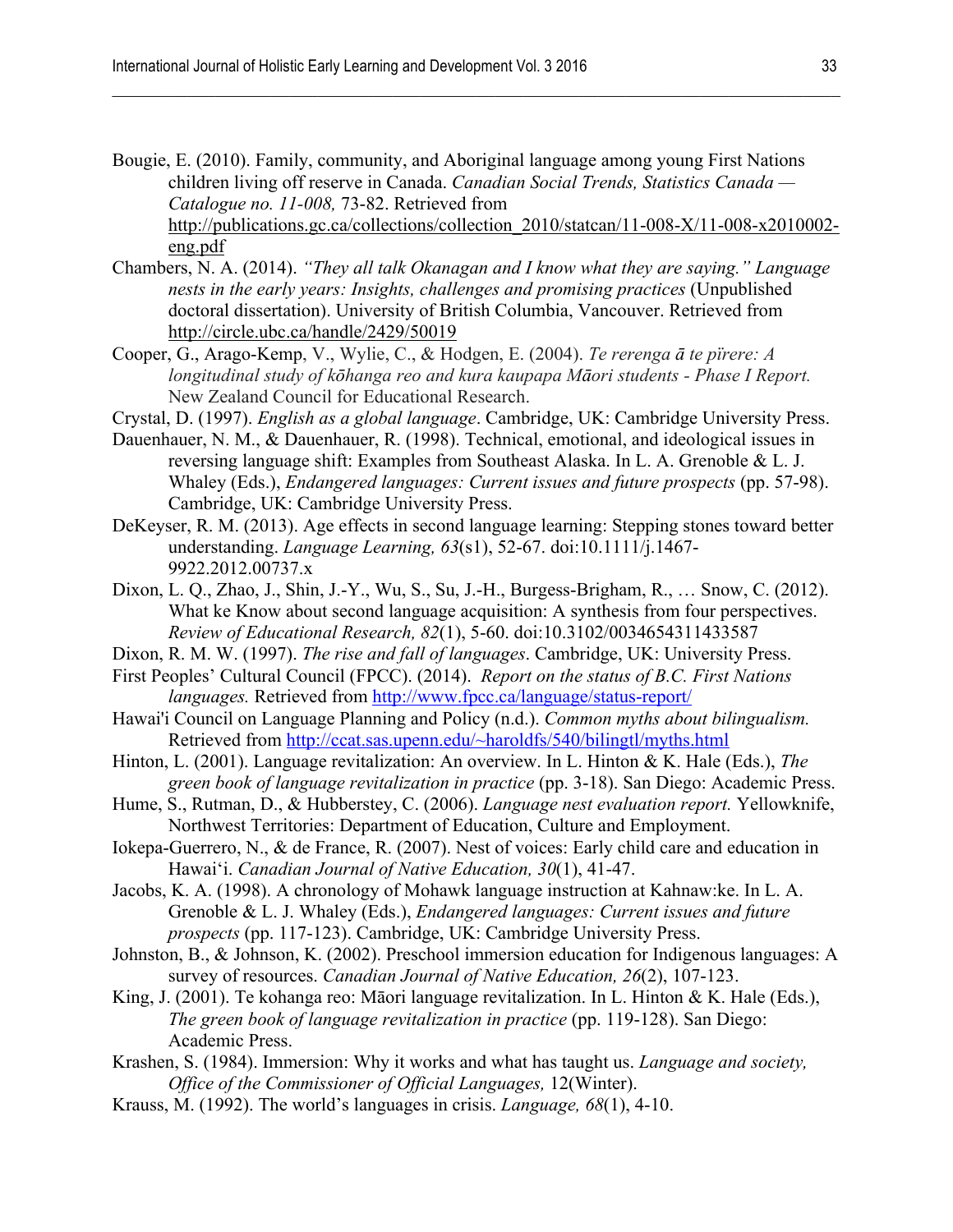Kumaravadivelu, B. (2006). *Understanding language teaching: From method to post-method*. Mahwah, NJ: Lawrence Erlbaum.

 $\mathcal{L}_\mathcal{L} = \{ \mathcal{L}_\mathcal{L} = \{ \mathcal{L}_\mathcal{L} = \{ \mathcal{L}_\mathcal{L} = \{ \mathcal{L}_\mathcal{L} = \{ \mathcal{L}_\mathcal{L} = \{ \mathcal{L}_\mathcal{L} = \{ \mathcal{L}_\mathcal{L} = \{ \mathcal{L}_\mathcal{L} = \{ \mathcal{L}_\mathcal{L} = \{ \mathcal{L}_\mathcal{L} = \{ \mathcal{L}_\mathcal{L} = \{ \mathcal{L}_\mathcal{L} = \{ \mathcal{L}_\mathcal{L} = \{ \mathcal{L}_\mathcal{$ 

- Lightbown, P. M., & Spada, N. (2006). *How languages are learned: An Oxford handbook for language teachers* (Vol. 3). Oxford, UK: Oxford University Press.
- McClutchie, M. D. (2007). Māori language revitalization: A vision for the future. *Canadian Journal of Native Education, 30*(1), 101-107.
- McIvor, O. (2005). *Building the nests: Indigenous language revitalization in Canada through early childhood immersion programs* (Unpublished master's thesis). Vancouver: University of British Columbia.
- McIvor, O. (2006). *Language nest programs in BC: Early childhood immersion programs in two First Nations communities. Practical questions answered and guidelines offered*. Victoria, BC: FPCC.
- Meek, B. A. (2010). *We are our language. An ethnography of language revitalization in a*
- *northern Athabaskan community*. Tucson, AZ: University of Arizona Press.
- Milloy, J. (1999). *A national crime: The Canadian government and the residential school system.* Winnipeg, MB: University of Manitoba Press.
- Murphy, H., Tahau, P., & Moala, W. (2005). *Raising Tamariki with reo Māori.* Wellington, N.Z.: Te Taura Whiri i te Reo Māori. Retrieved from http://www.korero.maori.nz/resources/publications/tamariki
- Norris, M. J. (1998). Canada's Aboriginal languages. *Canadian Social Trends* (Winter), 8-16.
- NSW Government. (2014). *Aboriginal language and culture nests.* Retrieved from http://www.aboriginalaffairs.nsw.gov.au/aboriginal-language-and-culture-nests/
- Parker, A., Gessner, S., & Michel, K. A. (2014). *Language nest handbook for B.C. First Nations communities*. Brentwood Bay, B.C.: First Peoples' Cultural Council. Retrieved from http://www.fpcc.ca/files/PDF/Language/Language\_Nest/FPCC\_LanguageNestHandbook \_EmailVersion2.pdf
- Richards, M., & Burnaby, B. (2008). Restoring Aboriginal languages: Immersion and intensive language program models in Canada. In T. W. Fortune & D. J. Tedick (Eds.), *Pathways to multilingualism: Evolving perspectives on immersion education*, 66. Multilingual Matters.
- Statistics Canada. (2011). Aboriginal languages in Canada. *Language: 2011 Census of population.* Catalogue no. 98-314-X2011003. Retrieved from http://www12.statcan.gc.ca/census-recensement/2011/as-sa/98-314-x/98-314 x2011003\_3-eng.cfm
- Stikeman, A. (2001). Talking my language. *Canadian Geographic*, 121, 26.
- Tompkins, J., & Murray Orr, A. (2011). *Best practices and challenges in Mi'kmaq and Maliseet/Wolastoqi language immersion programs*. Darmouth, NS: Atlantic Policy Congress of First Nations Chiefs Secretariat.
- Truth and Reconciliation Commission of Canada (TRC). (2015). *TRC report: Honouring the truth, reconciling for the future.* Winnipeg, MB: Author.
- UNESCO Ad Hoc Expert Group on Endangered Languages. (2003). *Language vitality and endangerment*. Retrieved from http://www.unesco.org/
- United Nations. (2008, March). United Nations Declaration of the Rights of Indigenous People. Retrieved from http://www.un.org/esa/socdev/unpfii/documents/DRIPS\_en.pdf
- Warner, S. L. N. (2001). The movement to revitalize Hawaiian language and culture. In L. Hinton & K. Hale (Eds.), *The green book of language revitalization in practice* (pp. 134-144). San Diego: Academic Press.